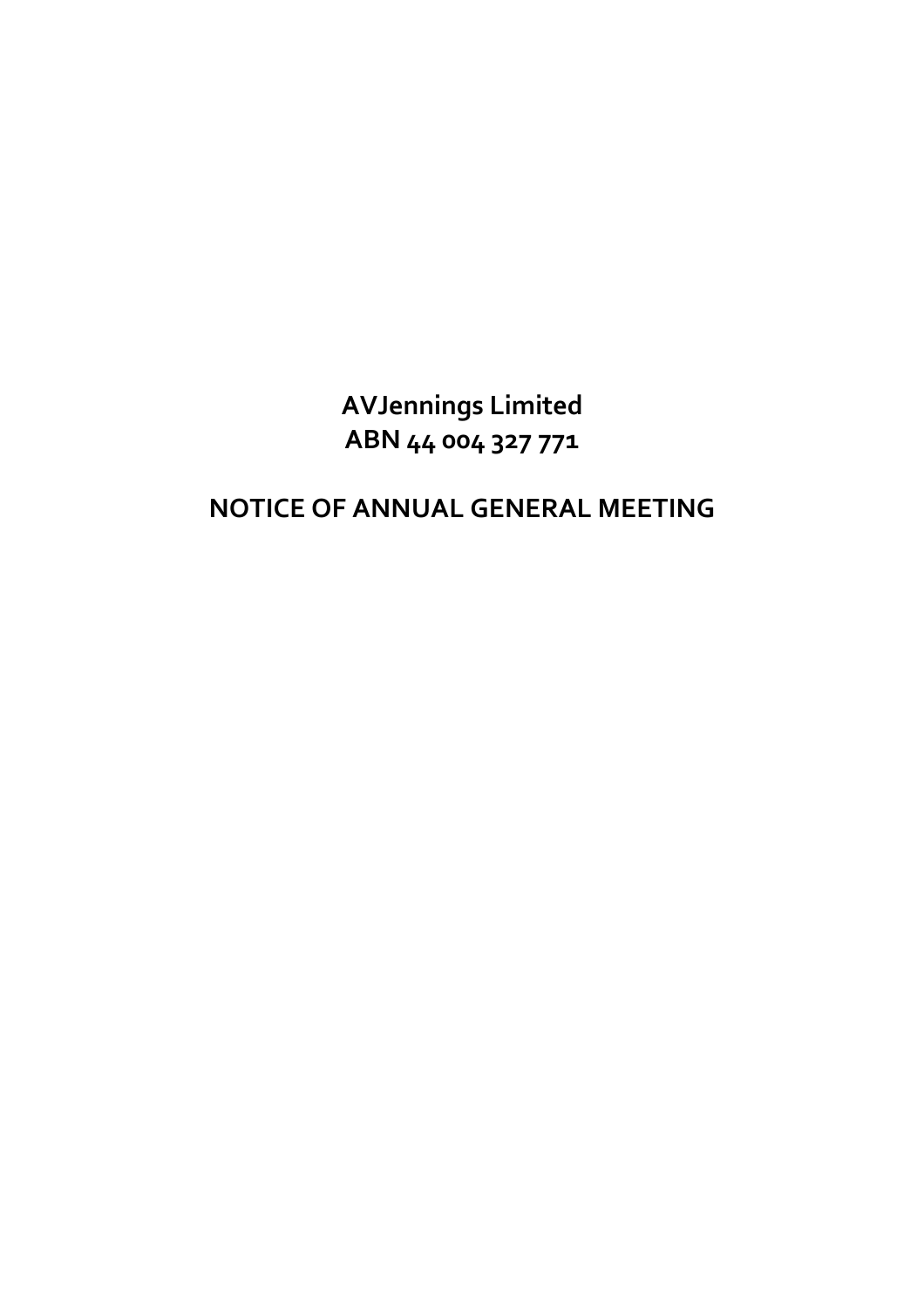# **AVJennings®**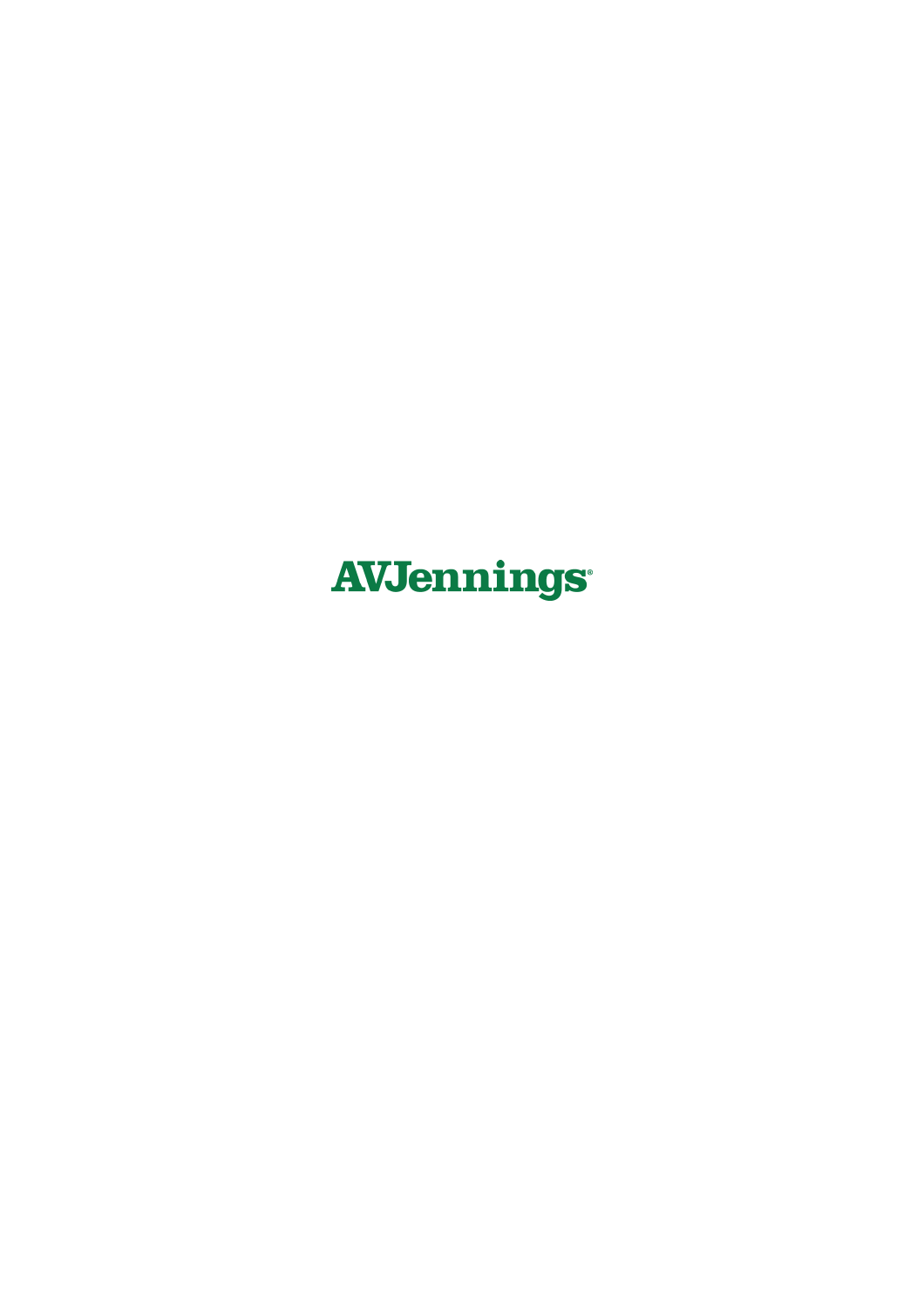# **AVJennings Limited ABN 44 004 327 771**

### **NOTICE OF ANNUAL GENERAL MEETING**

Notice is hereby given that the Annual General Meeting of AVJennings Limited will be held at Metropol Meeting Room 2, Level 3, Crown Metropol Melbourne, 8 Whiteman Street, Southbank Vic 3006 Australia, at 10.00 a.m. (AEDT) on Friday, 23 November 2018.

### **AGENDA**

### **ORDINARY BUSINESS**

### **1. Financial Statements and Reports**

To receive and consider the Financial Report, together with the Directors' Report and Auditors' Report for the year ended 30 June 2018.

### **2. Remuneration Report**

To consider and if thought fit, to pass the following as an ordinary resolution of the Company:

 "That the Remuneration Report as set out in the Directors' Report for the year ended 30 June 2018 be adopted."

The vote on this resolution is advisory only and does not bind the Directors or the Company.

### **3. Re-election of Directors**

To consider and if thought fit, pass each of the following as a separate ordinary resolution of the Company:

- 3(a) "That Mr Jerome Rowley, a director retiring by rotation in accordance with the Company's constitution and being eligible for re-election, be re-elected as a director."
- 3(b) "That Mr Bruce Hayman, a director retiring by rotation in accordance with the Company's constitution and being eligible for re-election, be re-elected as a director."

### **4. Special meeting to be held within 90 days ("Spill Resolution")**

 To consider in accordance with section 250V of the *Corporations Act 2001* (Cth), and if thought fit pass the following as a separate ordinary resolution of the Company:

 "That subject to at least 25% of the votes cast in respect of Item 2 (Remuneration Report) being cast against the adoption of the Remuneration Report:

- a) Another meeting of the Company's shareholders ("spill meeting") be convened within 90 days of the date of this meeting;
- b) All of the Company's Directors who are Directors when Items 1 and 2 above are considered at this AGM, with the exception of the Managing Director/CEO, cease to hold office immediately before the end of the spill meeting; and
- c) Resolutions to appoint persons to offices that will be vacated immediately before the end of the spill meeting be put to a vote at the spill meeting."

**Note:** This resolution will only be put if the Company receives its "second strike" under the "two strikes" legislation on its Remuneration Report – that is if at least 25% of the votes cast on the resolution that the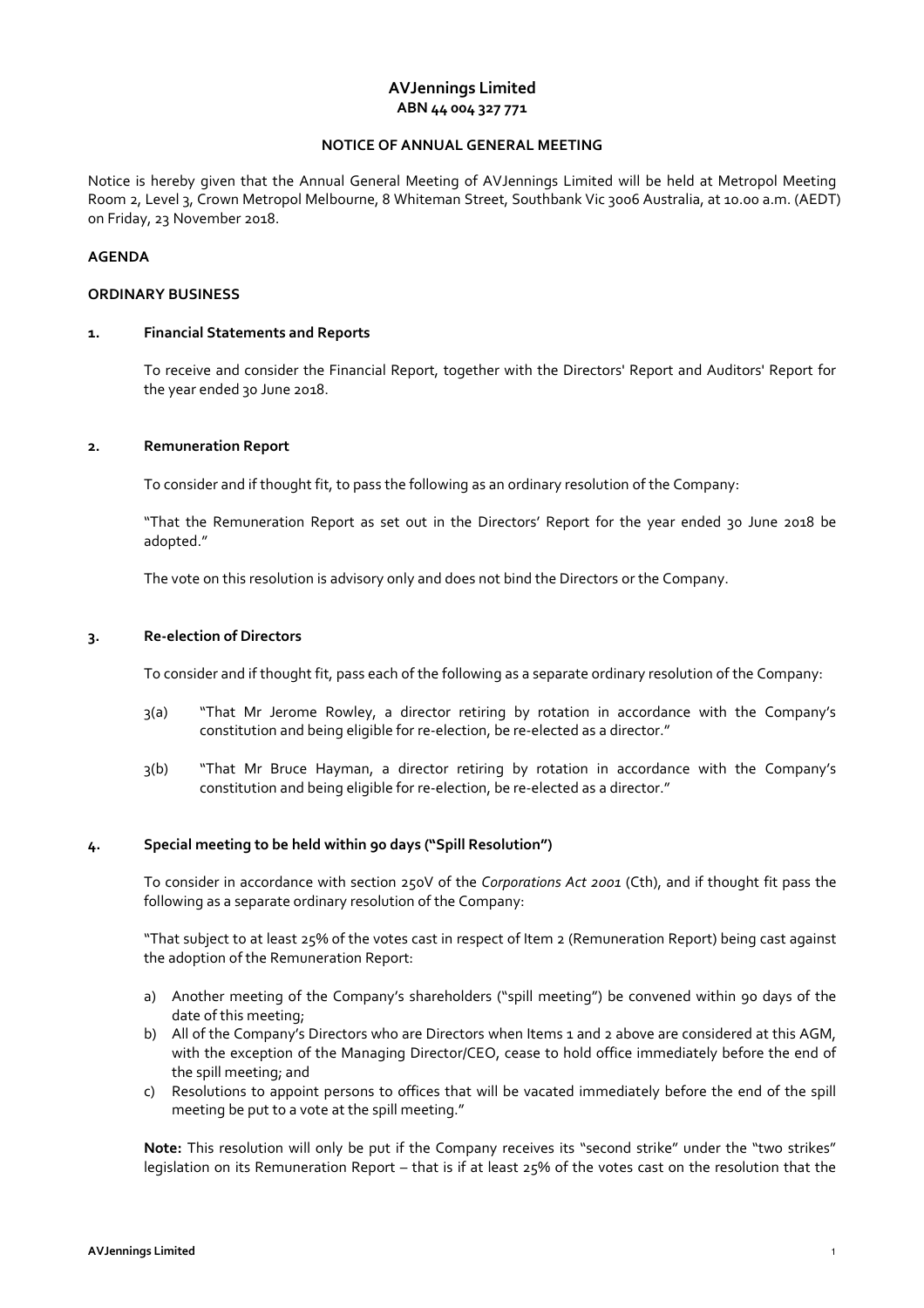Remuneration Report be adopted are against adoption of the report (see Explanatory Notes 2, 4 and 5). If a second strike is received and the Spill Resolution is passed, the spill meeting will be held within 90 days of the date of this meeting.

Shareholders are referred to the Explanatory Notes accompanying and forming part of this Notice of Meeting.

By Order of the Board

Carl Thompson Company Secretary 23 October 2018

The following information forms part of this Notice of Meeting.

### **1. Specified Time for Determining Voting Entitlements:**

For the purposes of the meeting, the Board has determined that shares will be taken to be held by the person who is the registered holder of the shares as at 7.00pm (AEDT) on Wednesday, 21 November 2018. Transactions registered after that time will be disregarded in determining entitlements to attend and vote at the meeting.

### **2. Information on Proxies:**

A proxy form accompanies this notice.

Please note that a shareholder entitled to attend and vote at the meeting is entitled to appoint a proxy. The proxy may be an individual or a body corporate. A proxy need not be a shareholder of the Company.

A shareholder who is entitled to cast 2 or more votes may appoint 2 proxies and may specify the proportion or number of votes each proxy is appointed to exercise. If a shareholder appoints 2 proxies and the appointment does not specify the proportion or number of the shareholder's votes each proxy may exercise, each proxy may exercise half of the votes (disregarding fractions).

For an appointment of a proxy to be effective, the form appointing the proxy and, if the form is signed by the appointor's attorney, the authority under which the form is signed (or a certified copy of the authority) must be received at the following address or by facsimile or electronic means at least 48 hours prior to the meeting at which the proxy intends to vote:

| By Mail:   | Locked Bag A14, Sydney South NSW 1235, Australia                                              |
|------------|-----------------------------------------------------------------------------------------------|
| Online:    | www.linkmarketservices.com.au<br>Log in using the holding details as shown on the Proxy Form. |
|            | By facsimile: $+61292870309$                                                                  |
| In Person: | Share Registry – Link Market Services Limited, 1A Homebush Bay                                |

# In Perive, Rhodes NSW 2138 or Level 12, 680 George Street, Sydney NSW 2000, Australia, during business hours.

### **3. Corporate Representatives**

A corporation may elect to appoint an individual to act as its representative in accordance with section 250D of the *Corporations Act 2001* (Cth) in which case the Company will require a Certificate of Appointment of Corporate Representative executed in accordance with the *Corporations Act 2001* (Cth).The certificate must be lodged with the Company before the meeting or at the registration desk on the day of the meeting. The Company will retain the certificate.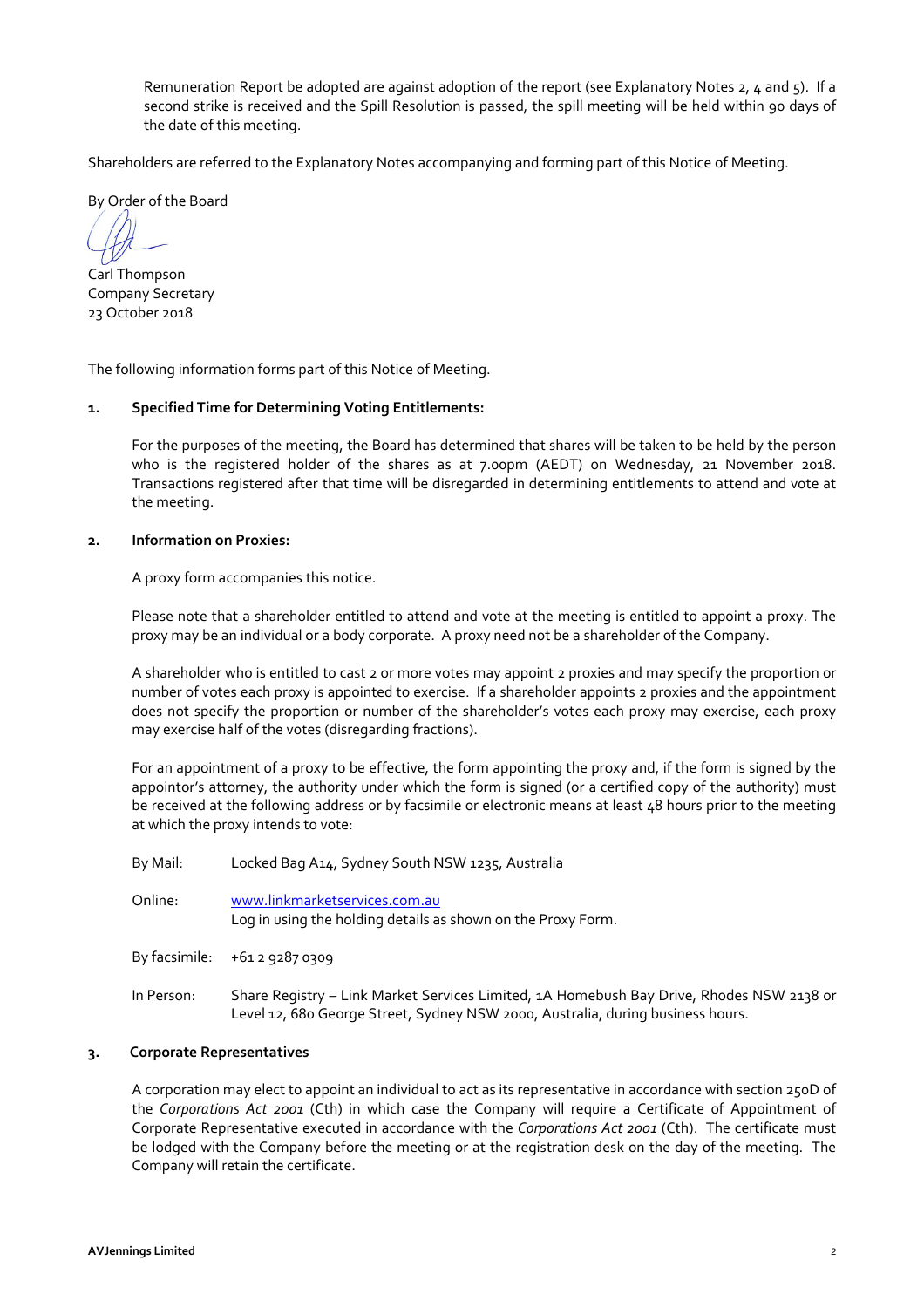# **EXPLANATORY NOTES ON RESOLUTIONS**

These Explanatory Notes are intended to provide shareholders of the Company with information on the resolutions contained in the accompanying Notice of Annual General Meeting. The Directors recommend that shareholders read these Explanatory Notes in full before making any decision in relation to the Resolutions.

### **Note 1**

### **Financial Statements and Reports**

The Australian *Corporations Act 2001* (Cth) requires the Company to lay its Financial Report and the reports of the Directors and Auditor for the last financial year before the Annual General Meeting.

No resolution is required for this item, but shareholders will be given the opportunity to ask questions and to make comments on the reports and the management and performance of the Company.

The Company's Auditor will be present at the meeting and shareholders will be given the opportunity to ask the Auditor questions about the conduct of the audit, the preparation and content of the Auditor's Report, the accounting policies adopted by the Company and the independence of the Auditor.

### **Note 2 Remuneration Report**

The Remuneration Report of the Company for the financial year ended 30 June 2018 is set out on pages 16 to 22 of the Company's 2018 Annual Report, which is also available on the Company's website at www.avjennings.com.au.

The Remuneration Report sets out the Company's remuneration arrangements for directors and certain executives who together constitute Key Management Personnel.

Section 250R of the *Corporations Act 2001* (Cth) requires a publicly listed company to put a resolution to shareholders to adopt the Company's Remuneration Report. The following comments in respect of this resolution should be noted.

- a) The vote on this resolution is advisory only and does not bind the directors or the Company. However under the "two strikes" legislation which came into effect on 1 July 2011, a "first strike" is triggered if at least 25% of the votes cast at the annual general meeting are against adoption of the Remuneration Report. If, in the following year, at least 25% of the votes cast are again against adoption, a "second strike" will be triggered and the Company is required to put to shareholders a "spill" resolution. If the "spill" resolution is passed, the Company must within 90 days hold an additional meeting (a spill meeting) under which all directors (except the Managing Director/CEO) are deemed to vacate office as a director of the Company and persons including those directors may be appointed to the board of the Company.
- b) At the Company's 2017 AGM a "first strike" was recorded against the Company's remuneration report. Accordingly, the Company is required to put to the shareholders at this AGM a resolution ("spill resolution") proposing the calling of an extraordinary general meeting to consider the appointment of directors of the Company in the event a second strike is triggered. A spill resolution has been included on the Agenda (see item 4 of the Agenda).

The Chair of the meeting will allow a reasonable opportunity for shareholders to ask questions about, or make comments on, the Remuneration Report prior to voting on the resolution relating to Item 2.

The directors of the Company strongly recommend that shareholders vote *in favour* of the resolution to adopt the Remuneration Report. The nature of the Company's share register means that shareholders holding a significant number of shares are excluded from casting votes on this resolution by reason of being key management personnel or closely related parties (see Explanatory Note 5). This means that a relatively small number of votes is all that is necessary in order for 25% of the votes cast to be against the resolution.

At the Company's 2017 AGM, 28% of eligible votes cast were against the Remuneration Report. The "no" votes represented only 5% of the issued capital of the Company and almost all were cast by connected parties. The major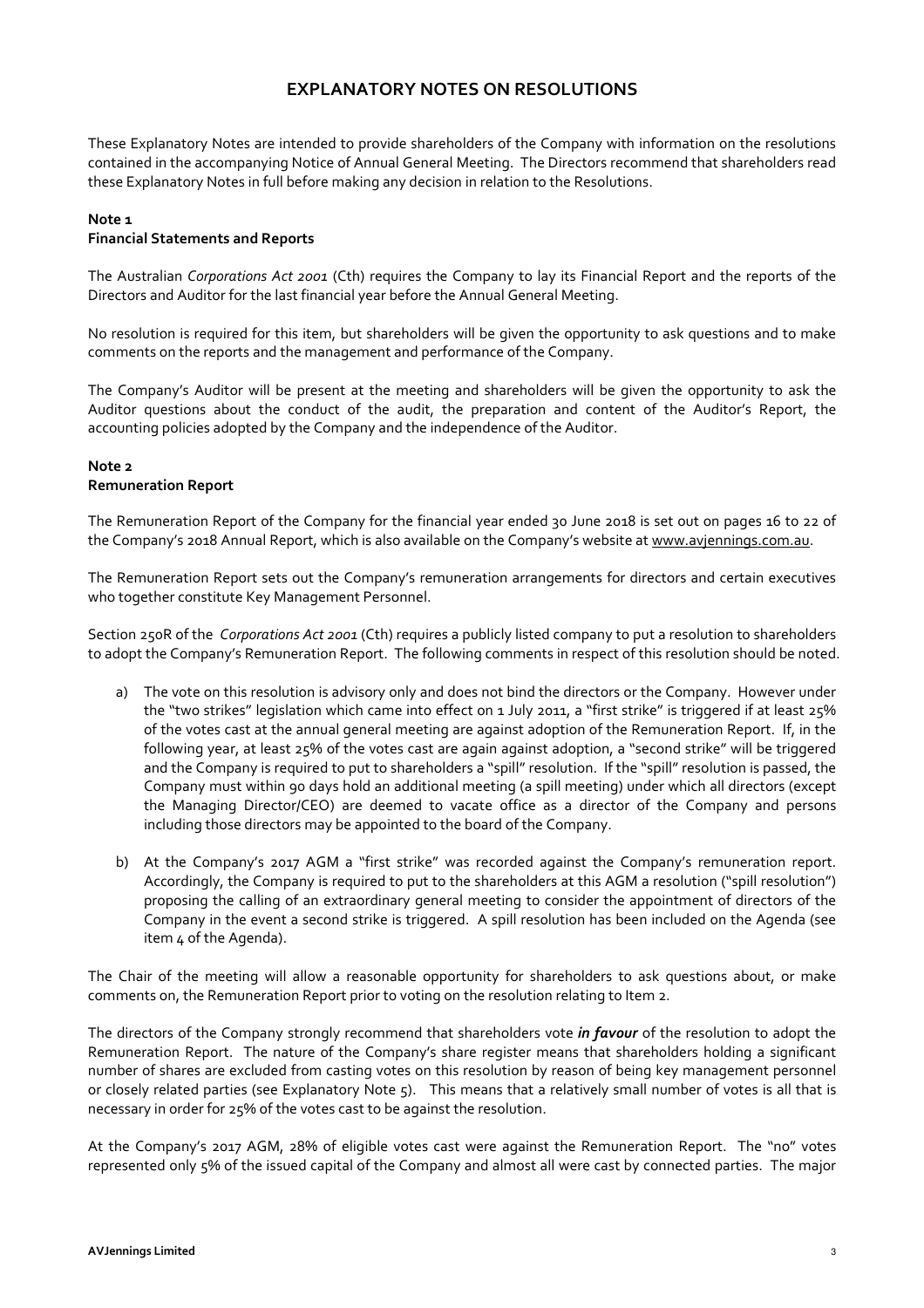dissenting shareholders were contacted to ascertain the reason for voting "no" however, no specific objection to the content of the remuneration report was provided. Accordingly, the directors of the Company have been unable to address any particular concerns such shareholders may have with the Company's remuneration strategy.

Subject to the voting exclusion statement relating to this resolution as set out in Explanatory Note 5, the Chair of the meeting intends to vote undirected proxies in favour of this resolution.

### **Note 3 Re-election of Directors**

Two directors, Messrs Jerome Rowley and Bruce Hayman retire by rotation at this Annual General Meeting and seek re-election. A profile of each director follows.

### **Jerome Rowley** *SF Fin, FAICD Independent Non-Executive Director*

Mr Rowley has been a director of the Company since 22 March 2007. He is Deputy Chairman of the Board, Chairman of the Risk Management Committee and a member of the Audit, Investments and Nominations Committees.

Mr Rowley has been a career banker since the early 1970s with Citigroup, Morgan Grenfell and ABN Amro. From 1992 until 2002, he served as Managing Director and CEO of ABN Amro Australia and Head of Relationship Management and Structured Finance for ABN Amro, Asia Pacific. He has been active in both wholesale and investment banking domestically and internationally. During his career, Mr Rowley devoted considerable effort towards the recognition, understanding and management of risk as a means of profit optimization. Of particular significance was his involvement in advising and funding including debt, equity and hybrids, of infrastructure projects in both Australia and Asia Pacific. Mr Rowley resides in Sydney.

Mr Rowley has been a valuable member of the Board and in particular provides strategic commercial guidance to the Board and the Company as Deputy Chairman and as a member of various Board sub-committees.

The other members of the Board unanimously support the re-election of Mr Rowley and recommend that shareholders vote *in favour* of this resolution. The Chair of the meeting intends to vote undirected proxies in favour of this resolution.

### **Bruce G Hayman**

*Independent Non-Executive Director* 

Mr Hayman has been a director of the Company since 18 October 2005. He is a member of the Remuneration, Nominations, Investments and Risk Management Committees.

Mr Hayman has many years of commercial management experience with over 20 of those at operational Chief Executive or General Manager level. He is currently Chairman of Chartwell Management Services where he brings his very wide business experience to clients by way of the leadership, marketing, business performance and coaching programs he offers. He has fulfilled senior management roles both in Australia and overseas for companies such as Nicholas Pharmaceutical Group, Dairy Farm Group, Hong Kong Land and Seagram Corporation. During his time in Singapore, he held the position of Foundation President of the Singapore Australia Business Council, now known as AUSTCHAM Singapore. He has also served as CEO of the Australian Rugby Union and as Chairman of the Board of the Rugby Club Ltd. He is Chairman of the Ella Foundation and a Director of Diabetes NSW. Mr Hayman resides in Sydney.

Mr Hayman has been a valuable member of the Board and has made significant and constructive contributions to the Board and the Company during his years of service as a Director and as a member of the various Board subcommittees.

The other members of the Board unanimously support the re-election of Mr Hayman and recommend that shareholders vote *in favour* of this resolution. The Chair of the meeting intends to vote undirected proxies in favour of this resolution.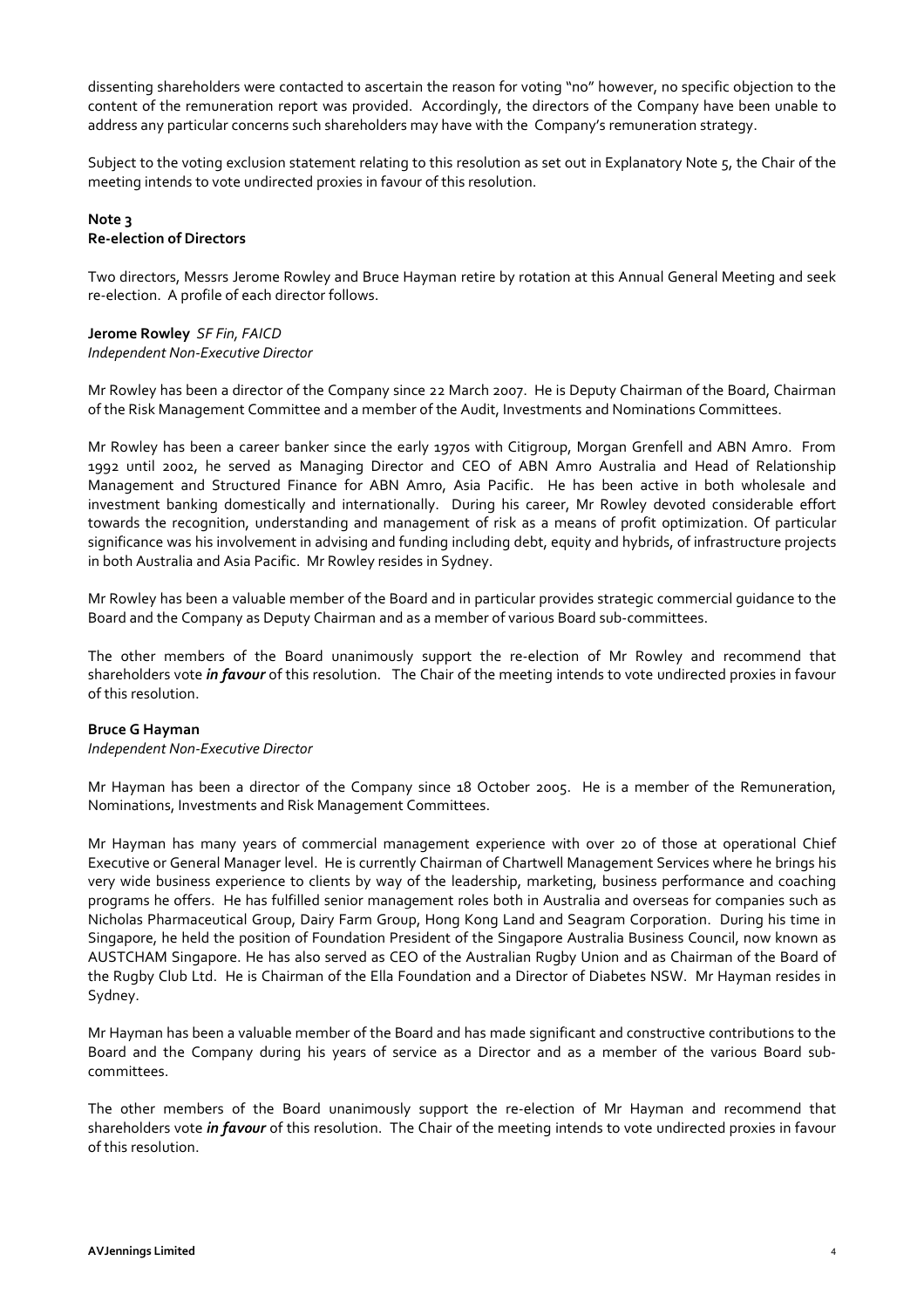# **Note 4 Spill Resolution**

# **This resolution will be put to the meeting only if the Company receives a "second strike" on its Remuneration Report as detailed in Explanatory Note 2.**

Subject to the voting exclusion statement relating to this resolution as set out in Explanatory Note 5, if more than 50% of the eligible shareholders vote in favour of the spill resolution, the Company must convene an extraordinary general meeting ("spill meeting") within 90 days of the 2018 AGM. All of the directors of the Company (except the Managing Director/CEO) who were in office when the 2018 Directors Report was approved will cease to hold office immediately before the end of the spill meeting, but may stand for re-election at the spill meeting. Following the spill meeting, those persons whose election or re-election as directors is approved will be the directors of the Company.

**Shareholders should be aware, however, that convening a spill meeting will result in the Company incurring material additional expense in conducting a meeting as well as disruption and distraction to senior management's focus on core business operations. Moreover, shareholders should note that there are no voting exclusions applicable to resolutions appointing directors at the spill meeting. This would mean that there is no barrier to existing major shareholders of the Company exercising their voting rights to reappoint the existing directors of the Company without any changes to the composition of the Board.**

The directors of the Company strongly recommend that shareholders vote *against* the spill resolution. The Chair of the meeting intends to vote undirected proxies against this resolution where expressly authorised to do so.

# **Note 5**

### **Voting Exclusion Statement:**

A vote on items 2 and 4 must not be cast (in any capacity) by, or on behalf of, the following:

- A Member of the key management personnel (KMP) (being the directors and the other KMP as disclosed in the Remuneration Report); and
- Closely related parties of such a KMP (such as close family members and any companies the KMP controls).

However, a person described above may cast a vote on items 2 and  $\mu$  as a proxy if the vote is not cast on behalf of a person described above and either:

- The proxy appointment is in writing that specifies the way the proxy is to vote (e.g. for, against, abstain) on the resolution; or
- The vote is cast by the Chairman of the meeting and the appointment of the Chairman as proxy:
	- (a) Does not specify the way the proxy is to vote on the resolutions; and
	- (b) Expressly authorises the Chairman to exercise the proxy even if the resolution is connected directly or indirectly with the remuneration of a member of the KMP, which includes the Chairman.

"Key management personnel" and "closely related parties" have the same meaning as set out in the *Corporations Act 2001* (Cth).

The Chairman of the meeting intends to vote all available proxies in favour of all items of business except item 4, where he will be voting against.

Any directed proxies that are not voted on a poll at the meeting will automatically default to the Chairman of the meeting, who is required to vote proxies as directed.

The Company will disregard any votes cast on items 2 and 4 of the Agenda by a KMP or closely related party, which have not been cast in accordance with this voting exclusion statement.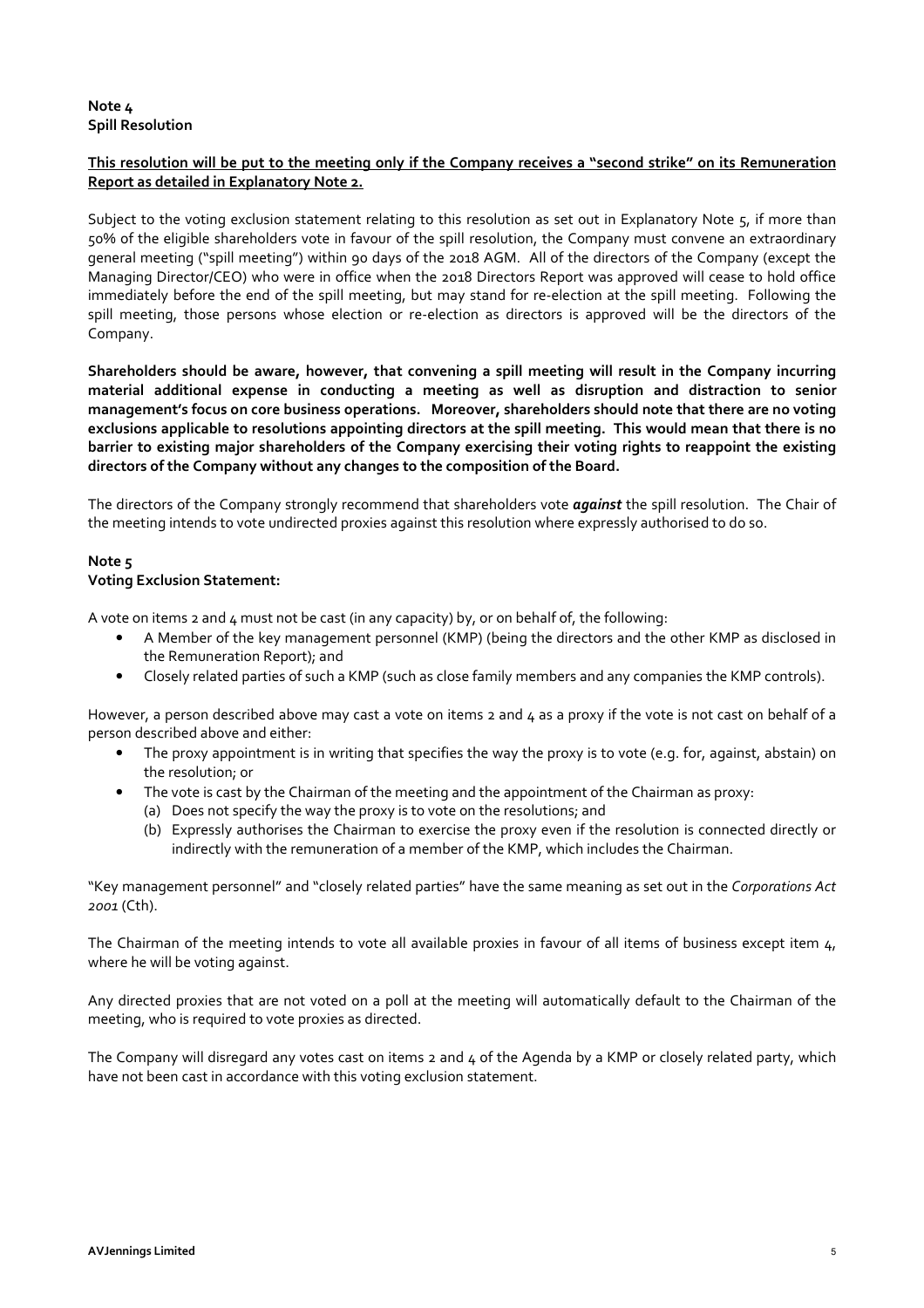

ABN 44 004 327 771

|   | <b>LODGE YOUR VOTE</b>                                                                                                                              |
|---|-----------------------------------------------------------------------------------------------------------------------------------------------------|
| ᇔ | <b>ONLINE</b><br>www.linkmarketservices.com.au                                                                                                      |
|   | <b>BY MAIL</b><br><b>AVJennings Limited</b><br>C/- Link Market Services Limited<br>Locked Bag A14<br>Sydney South NSW 1235 Australia                |
|   | <b>BY FAX</b><br>+61 2 9287 0309                                                                                                                    |
| ŧ | <b>BY HAND</b><br><b>Link Market Services Limited</b><br>1A Homebush Bay Drive, Rhodes NSW 2138; or<br>Level 12, 680 George Street, Sydney NSW 2000 |
|   | <b>ALL ENQUIRIES TO</b><br>Telephone: +61 1300 554 474                                                                                              |
|   |                                                                                                                                                     |



**X99999999999**

# PROXY FORM

We being a member(s) of AV Jennings Limited (the **Company**) and entitled to attend and vote hereby appoint:

### APPOINT A PROXY

the Chairman of the Meeting (mark box)

OR if you are NOT appointing the Chairman of the Meeting as your proxy, please write the name of the person or body corporate you are appointing as your proxy

or failing the person or body corporate named, or if no person or body corporate is named, the Chairman of the Meeting, as my/our proxy to act on my/our behalf (including to vote in accordance with the following directions act on my/our behalf (including to vote in accordance with the following directions or, if no directions have been given and to the extent permitted by the law, as the proxy sees fit) at the Annual General Meeting of the Company to be held at 10:00am (AEDT) on Friday, 23 November 2018 at Metropol Meeting Room 2, Level 3, Crown Metropol Melbourne, 8 Whiteman Street, Southbank Vic 3006 Australia (the Meeting) and at any postponement or adjournment of the Meeting.

Important for Resolution 2: If the Chairman of the Meeting is your proxy, either by appointment or by default, and you have not indicated your voting intention below, you expressly authorise the Chairman of the Meeting to exercise the proxy in respect of Resolution 2, even though the Resolution is connected directly or indirectly with the remuneration of a member of the Company's Key Management Personnel (KMP).

The Chairman of the Meeting intends to vote all available proxies in favour of all items of business except Resolution 4, where he will be voting against.

# VOTING DIRECTIONS

Proxies will only be valid and accepted by the Company if they are signed and received no later than 48 hours before the Meeting. Please read the voting instructions overleaf before marking any boxes with an  $\boxtimes$ 

**Resolutions** 

For Against Abstain\*

3a Re-election of Mr Jerome Rowley as a Director

2 Adoption of Remuneration Report

- 3b Re-election of Mr Bruce Hayman as a Director
- 4 Spill Resolution (if required)

 $\bigcirc$  \* If you mark the Abstain box for a particular Item, you are directing your proxy not to vote on your behalf on a show of hands or on a poll and your votes will not be counted in computing the required majority on a

# SIGNATURE OF SHAREHOLDERS – THIS MUST BE COMPLETED

S<br>EP 3

STEP 2

Shareholder 1 (Individual) Joint Shareholder 2 (Individual) Joint Shareholder 3 (Individual)

**AVJ PRX1801C**

#### Sole Director and Sole Company Secretary Director/Company Secretary (Delete one) Director

This form should be signed by the shareholder. If a joint holding, either shareholder may sign. If signed by the shareholder's attorney, the power of attorney must have been previously noted by the registry or a certified copy attached to this form. If executed by a company, the form must be executed in accordance with the company's constitution and the *Corporations Act 2001* (Cth).

FAVO PRINCIPAL PROVINCI PRINCIPAL PRINCIPAL PRINCIPAL PRINCIPAL PRINCIPAL PRINCIPAL PRINCIPAL PRINCIPAL PRINCIPAL PRINCIPAL PRINCIPAL PRINCIPAL PRINCIPAL PRINCIPAL PRINCIPAL PRINCIPAL PRINCIPAL PRINCIPAL PRINCIPAL PRINCIPA